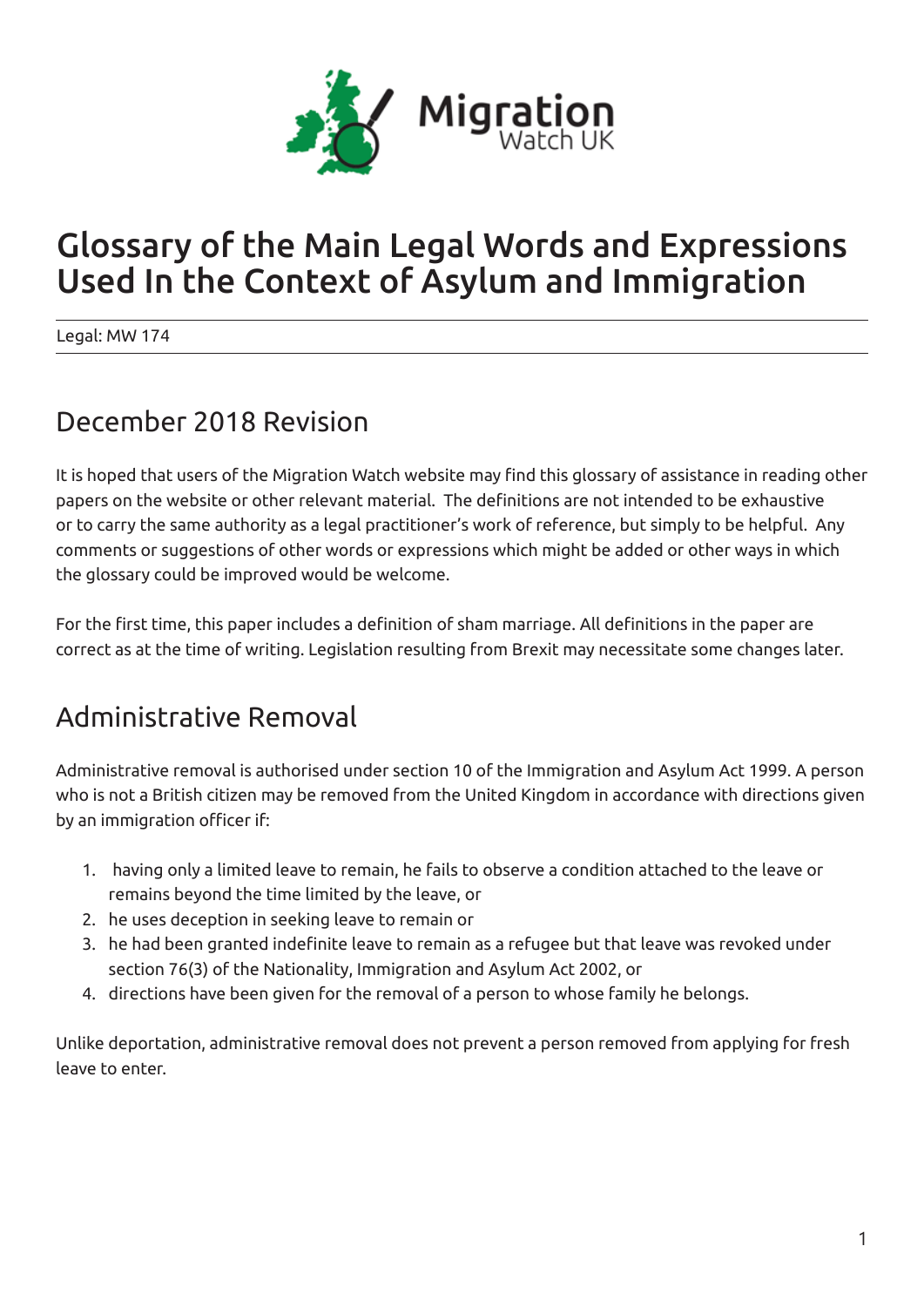# Asylum

Affording sanctuary to nationals of foreign countries in accordance with the requirements of the 1951 Geneva Convention on the Status of Refugees. Signatory states to the Convention undertake not to return to his country of origin any person who is able to show that in that country he is at risk of persecution on grounds of race, religion, nationality, membership of a particular social group or political opinion.

# Asylum Seeker

A person who has applied for asylum but whose application is still pending, or a person whose application has been refused but whose appeal against refusal is still pending. Sections 77 and 78 of the Nationality, Immigration and Asylum Act 2002 prohibit the deportation or removal of an asylum seeker whose application or appeal against refusal of asylum is pending.

Part VI of the Immigration and Asylum Act 1999 is concerned with Support for Asylum Seekers and Part II of the Nationality, Immigration and Asylum Act 2002 is concerned with Accommodation Centres for destitute asylum seekers. Section 94(1) of the 1999 Act and section 18 of the 2002 Act both contain substantially identical definitions of "asylum seeker", in each case limited by reference to the part of the Act in which they appear. Section 18 of the 2002 Act defines an asylum seeker as person who is:

- a. at least 18 years old,
- b. has made a protection claim, and
- c. the person's claim
	- i. has been recorded by the Secretary of State, but
	- ii. has not been determined.

This is a limited definition in that it does not refer to appeals by way of protection claims against refusal of applications and does not refer to children. There is no general statutory definition of "asylum seeker".

# **Citizenship**

British citizenship is acquired by birth, adoption, descent, registration or naturalisation in accordance with the provisions of the British Nationality Act 1981, which was substantially amended by the Nationality, Immigration and Asylum Act 2002.

# Common Travel Area

The common travel area comprises the United Kingdom, Channel Islands, Isle of Man and the Republic of Ireland. Subject to a number of detailed exceptions, journeys within the area are not subject to immigration control. For practical purposes this means that British and Irish citizens are free to move and to settle within the common travel area. While Ireland and the United Kingdom are both members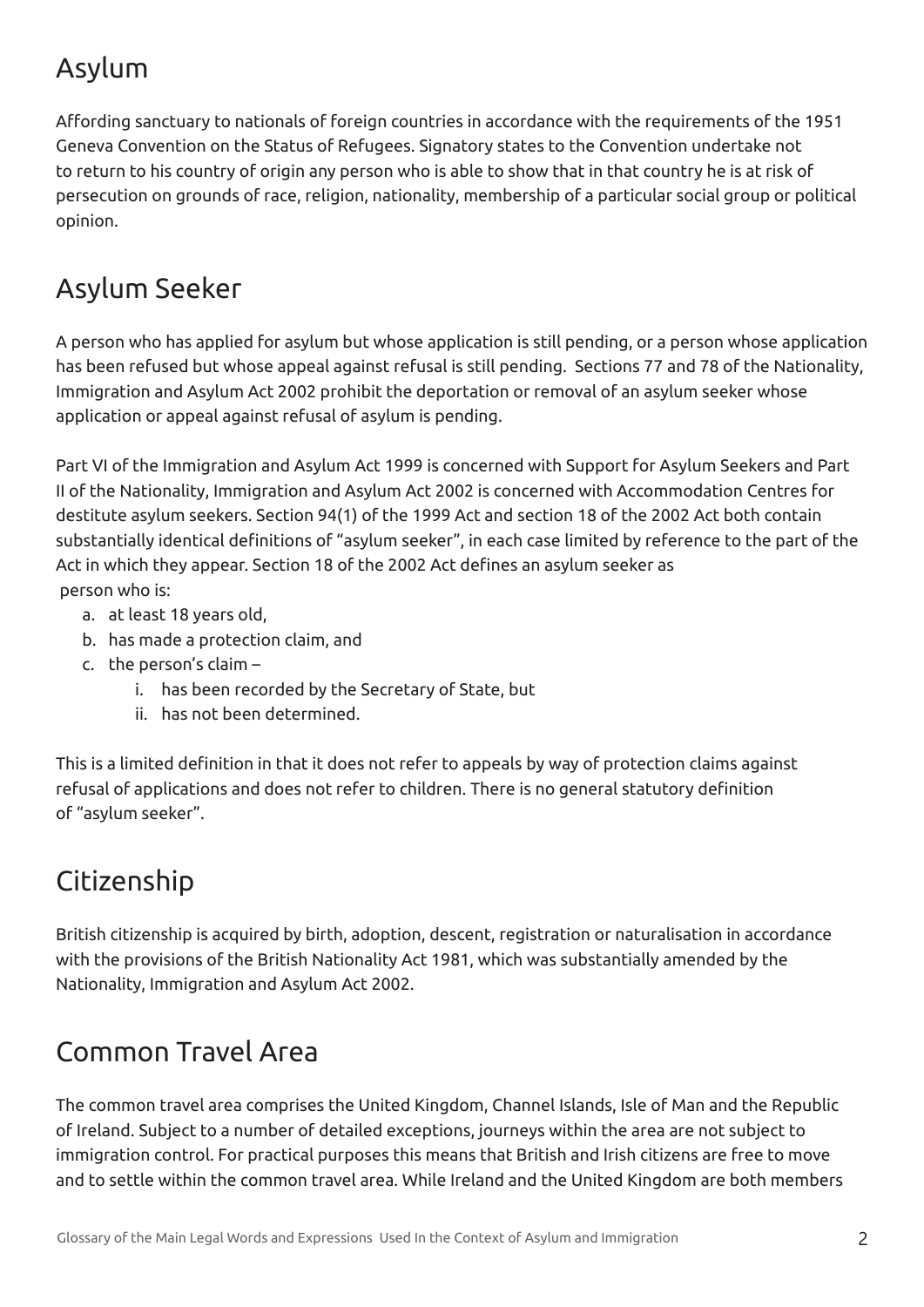of the European Union their citizens and citizens of all other Member States enjoy free movement rights under Treaty. After Brexit, citizens of EU Member States other than Ireland will no longer enjoy free movement rights and will be subject to immigration control on entering the United Kingdom. If there is an effective deal between the United Kingdom and the European Union there will be a transition period lasting 21 months during which free movement rights will continue. See section 9(2) and Schedule 4 of the Immigration Act 1971.

#### Deportation

In accordance with section 3(5) and (6) of the Immigration Act 1971 a person who is not a British citizen is liable to deportation from the United Kingdom if;

- 1. the Secretary of State deems his deportation to be conducive to the public good or
- 2. being over the age of 17 he is convicted of an offence which is punishable with imprisonment and on conviction for that offence is recommended for deportation by the court or
- 3. another person to whose family he belongs is or has been ordered to be deported.

A deportation order is of permanent effect unless revoked.

### Entry Clearance

See "Leave to enter or remain."

# European Economic Area (EEA)

All Member States of the European Union as well as Iceland, Liechtenstein and Norway. The importance of the EEA in relation to immigration is that any national of an EEA Member State does not need leave to enter or remain in another Member State and may take up employment or pursue studies in that other State. Although Switzerland is not a Member State of the EEA, Swiss citizens enjoy the same privileges. In relation to the United Kingdom the detailed provisions relating to the residence and other rights of such nationals and members of their families are set out in The Immigration (European Economic Area) Regulations 2006 (SI 2006 No.1003).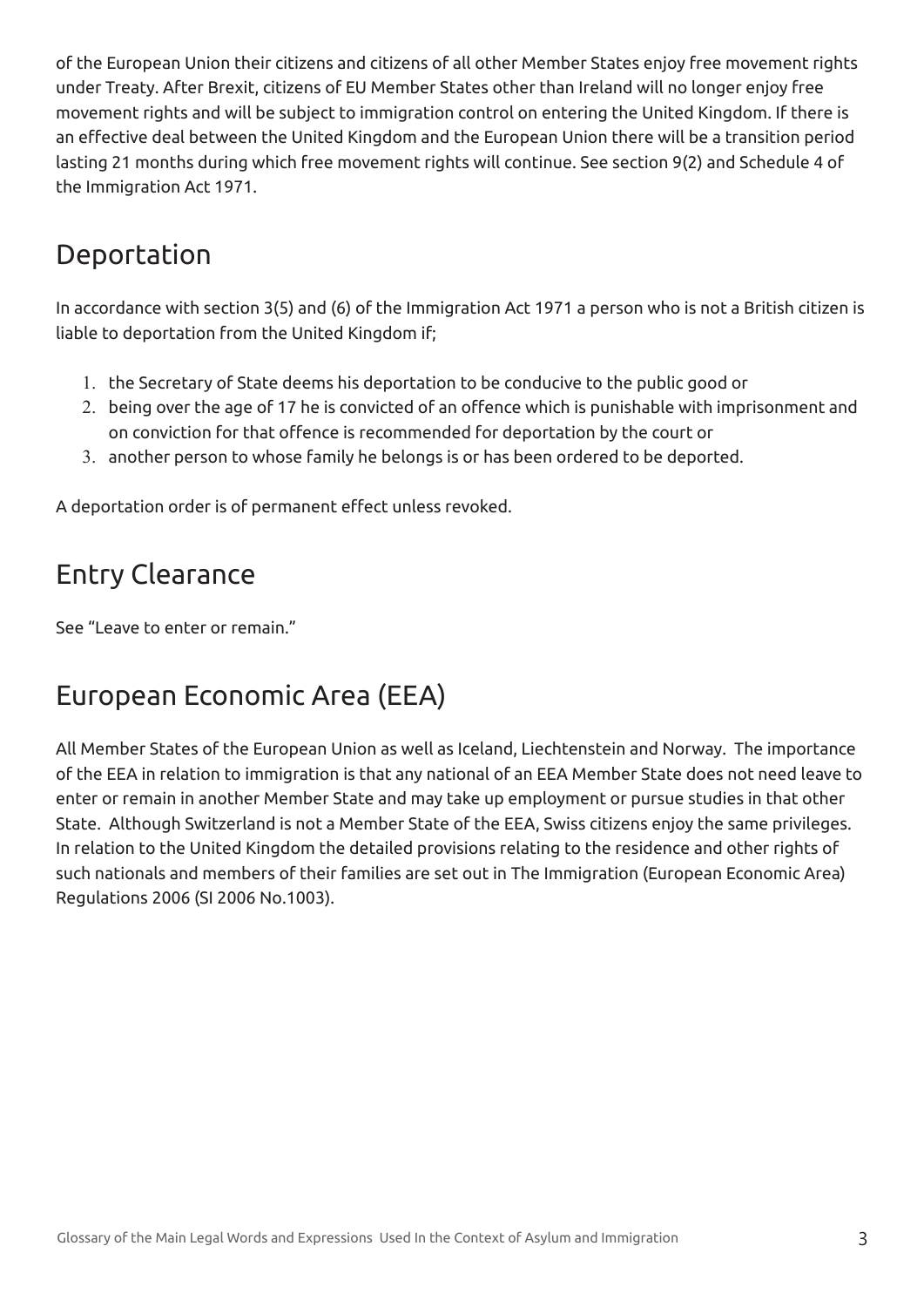# Humanitarian Protection

If a person's application for asylum is refused consideration must be given immediately as to whether he qualifies for humanitarian protection under paragraph 339C of the Immigration Rules. If he or she is to qualify he must show that there are substantial grounds for believing that if he or she is returned to his country of origin he will face a real risk of suffering serious harm and is unable, or owing to such risk, unwilling, to avail himself of the protection of that country. "Serious harm" consists of:

- i. the death penalty or execution;
- ii. unlawful killing;
- iii. torture or inhuman or degrading treatment or punishment; or
- iv. serious and individual threat to a civilian's life or person by reasons of indiscriminate violence in situations of international or internal armed conflict.

In practice (iv) is the commonest form of serious harm which gives rise to grants of humanitarian protection. For example, many Tamil civilians fled the civil war in Sri Lanka and were unable to show that they had any basis for fearing persecution if returned to Sri Lanka, but might be entitled to humanitarian protection because the fighting placed them at risk of death or serious injury.

Paragraph 339C of the Immigration Rules gives effect to an EU Directive 2004/83/EC, promulgated on 29 April 2004. Previously the practice of the Home Office in cases which would now be considered appropriate for humanitarian protection was to grant Exceptional Leave to Remain outside the Immigration Rules.

#### Human Rights

A reference to the rights set out in the European Human Rights Convention such as Article 3 (right not to be tortured) or Article 8 (right to respect for private and family life). The Human Rights Act 1998 brought these into domestic law and made them justiciable before courts in the United Kingdom in October 2000 when the Act came into effect. Section 6 of the Act makes it unlawful for any public authority to act in a way which is incompatible with a Convention right. Other Acts of Parliament and decisions of courts or public authorities can be judged as to whether they are compatible with particular provisions in the Convention. If the High Court, Court of Appeal, corresponding court in Scotland or Northern Ireland or the Supreme Court decides that there is a conflict it can make a declaration of incompatibility and it is then up to Parliament, if it so decides, to take such legislative measures as may be needed to remove the incompatibility.

# Immigration Rules

Rules made by the Secretary of State in accordance with powers granted by Parliament under section 3(2) of the Immigration Act 1971 as to the practice to be followed in the administration of immigration controls over persons required to have leave to enter. Rules are to be laid before both Houses of Parliament and if disapproved by resolution of either House within 40 days of being laid, the Secretary of State shall make such changes in the rules as appear to be required and lay those changes before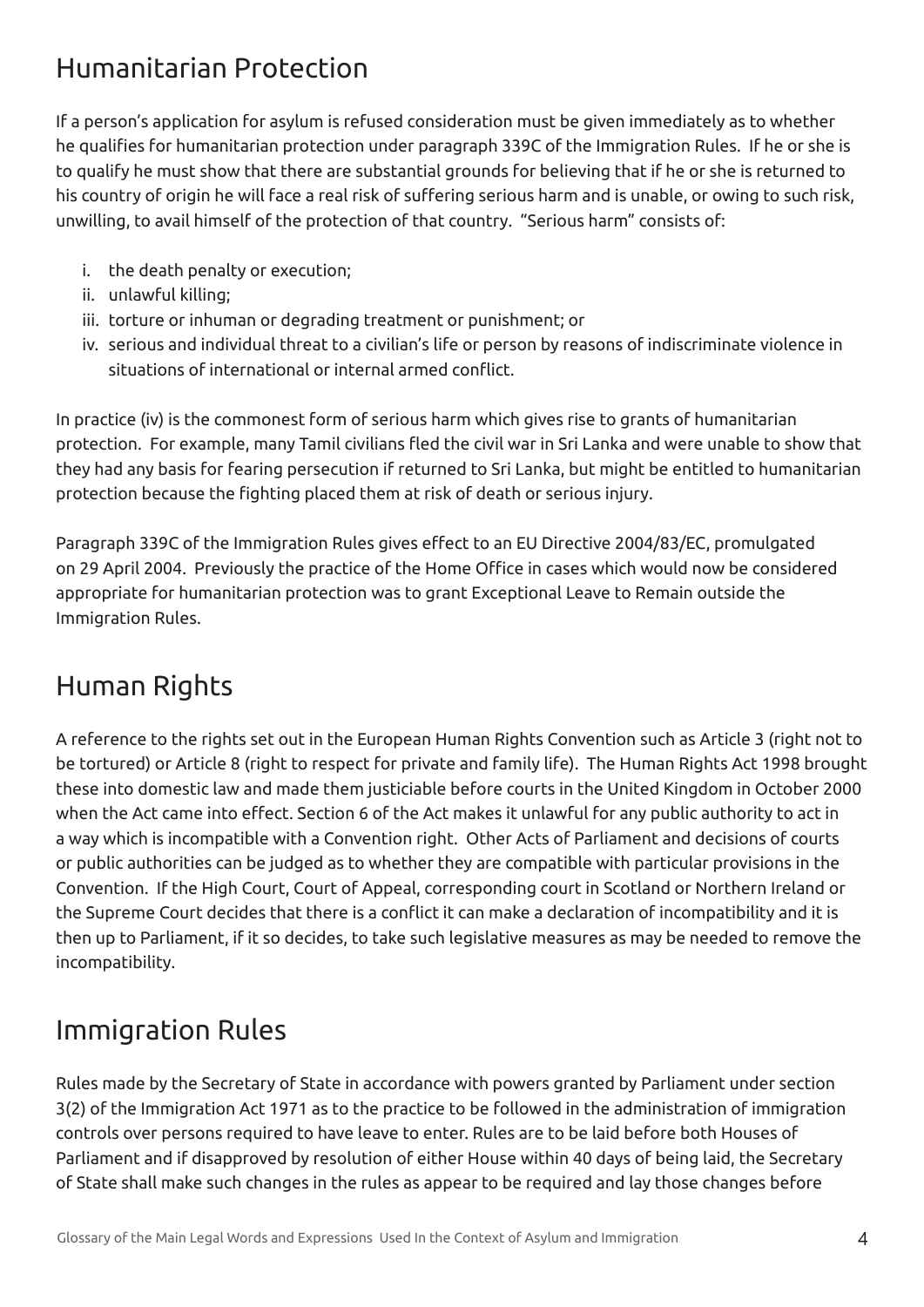Parliament within 40 days of the resolution. If there is no such disapproval, the Rules take effect without any specific parliamentary approval. This is different from the normal procedure for parliamentary approval of statutory instruments, which provide for approval or disapproval of the instrument as a whole but do not make provision for amendment. The Rules are detailed, running to more than 700 pages, and are frequently amended.

### Indefinite Leave To Remain

As opposed to a limited leave to remain – a distinction made in section 3(1) of the Immigration Act 1971. A person who has indefinite leave to remain is settled - see "Settled" below. However, indefinite leave to remain may be revoked in the circumstances set out in section 76 of the Nationality, Immigration and Asylum Act 2002, e.g. if the leave was obtained by deception.

### Judicial Review

This is a well-established procedure under which the High Court may examine any decisions of government departments, tribunals and other public authorities to see whether the particular decision which is being questioned was in conformity with relevant legal provisions. It is different from an appeal in that the High Court cannot in such a case reach any decision on the merits. If the High Court finds that the decision did not comply with the relevant legal provisions, it can quash the decision and order the department or other authority to reconsider the case in correct accordance with those provisions. In recent years failed asylum seekers have made ever increasing use of judicial review, particularly as a means of contesting orders for their removal, pleading the protection of provisions of the European Convention on Human Rights, especially Article 8, which protects the right to family life and is heavily relied on by applicants who have acquired children during their stays in the United Kingdom. On this subject see legal briefing papers MW159: 'Reform of the immigration appeals system' and MW225: 'Judicial review in the tribunal'.

By the operation of sections 15 to 29 of the Tribunals, Courts and Enforcement Act 2007, the Upper Tribunal Immigration and Asylum Chamber has been granted a limited judicial review jurisdiction.

#### Leave To Enter Or Remain

# Entry Clearance

Persons other than British citizens, citizens of other EEA Member States or Swiss nationals are subject to immigration control. In many cases, including a number of Commonwealth countries such as India and Pakistan, persons wishing to enter are required to obtain visas, which will normally be obtained from Entry Clearance Officers at British diplomatic missions abroad before such persons travel. Visas are obtainable under the Immigration Rules for visits, employment, studies, marriage and other reasons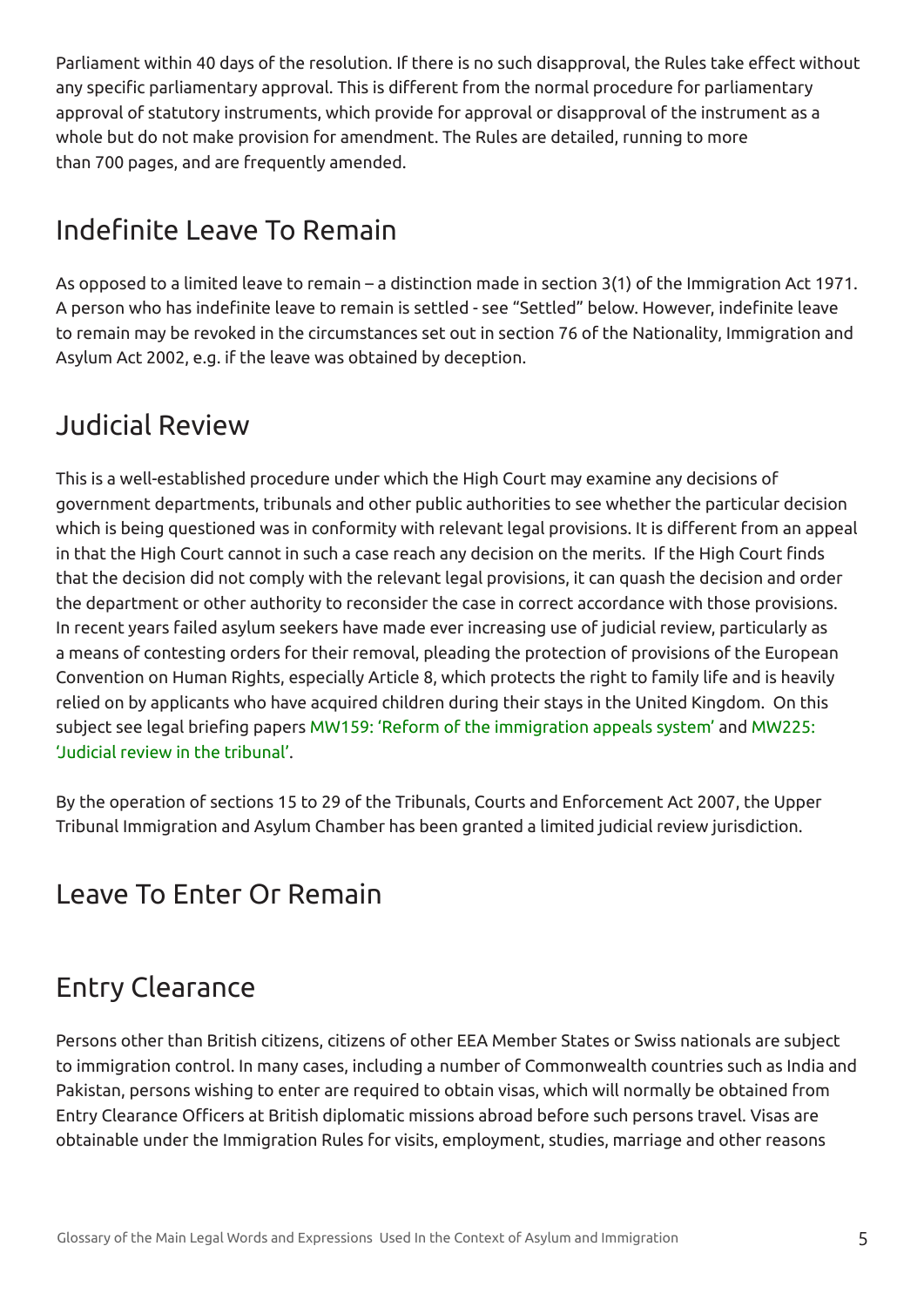#### Overstayer

A person who had limited leave to enter as visitor, student or whatever, but who has failed to leave the United Kingdom before the date of expiry of that leave. An overstayer is an illegal immigrant.

#### Points-Based System

See "WORK PERMITS".

# Protection Claim

This expression is defined by section 82 of the Nationality, Immigration and Asylum Act 2002 as substituted by section 15 of the Immigration Act 2014 with effect from 20 October 2014. It is a claim that removal of the claimant from the United Kingdom would breach the United Kingdom's obligation under the Refugee Convention or its obligations in relation to persons eligible for a grant of humanitarian protection. See definitions of "Asylum", "Refugee" and "Humanitarian protection" in this paper. See also legal briefing paper MW130: 'Deportation of foreign criminals a case for urgent action'.

# Public Interest Considerations

This is an expression introduced by Part 5A of the Nationality, Immigration and Asylum Act 2002 inserted by section 19 of the Immigration Act 2014 with effect from 19 July 2014. Part 5A applies where a court or tribunal is required to determine whether an immigration decision relating to a person breaches that person's right to respect for private and family life under Article 8 of the European Convention on Human Rights and as a result would be unlawful under section 6 of the Human Rights Act 1998. Section 117A(2) of the 2002 Act requires the court or tribunal in considering the public interest question to have regard to the considerations set out in sections 117B in all cases and section 117C in cases concerning the deportation of foreign criminals. "Public interest question" is defined by section 117A(3) as meaning the question whether an interference – i.e. the interference which the immigration decision entails – with a person's right to respect for private and family life is justified by Article 8.2, which permits lawful interference by public authorities. For a full explanation of "public interest considerations " see Legal Briefing Paper MW334: 'Immigration Act 2014 - Article 8 ECHR - Public interest considerations'.

# Refugee

A person whose application for asylum (see definition in this paper) has been accepted as having satisfied the UK Border Agency or a tribunal or court hearing an appeal against initial refusal that if he or she is returned to his or her country of origin there is a reasonable degree of likelihood that he or she may be at risk of persecution on account of his or her race, religion, nationality, membership of a particular social group or political opinion.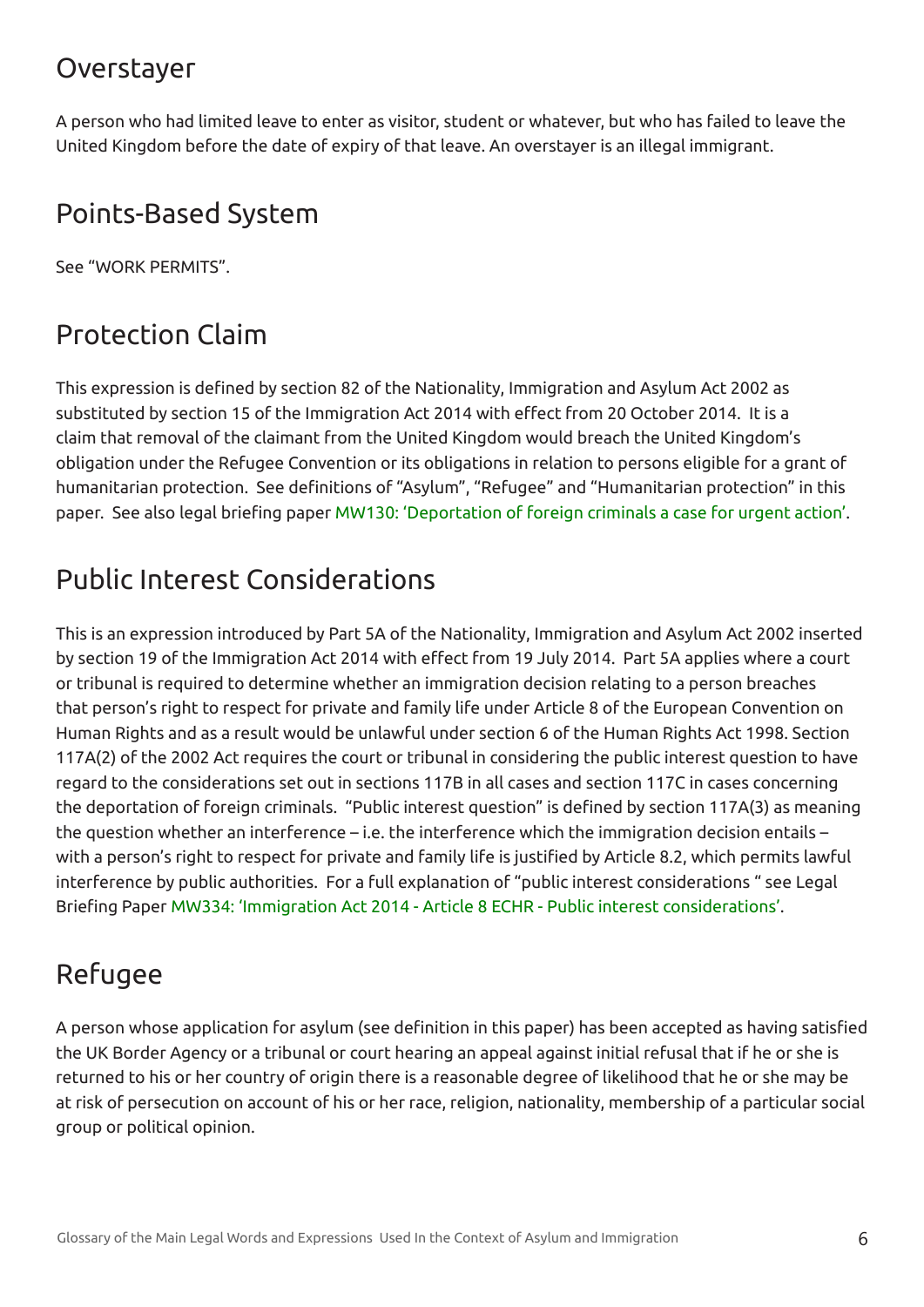# Settled

Defined by section 33(2A) of the Immigration Act 1971 – a person is settled in the United Kingdom if he is ordinarily resident there without being subject under the immigration laws to any restriction on his period of stay. See "Indefinite leave to remain" above.

# Sham Marriage

A fraudulent practice used by some illegal immigrants, defined in section 24(5) of the Immigration and Asylum Act 1999 as follows:

"Sham marriage" means a marri age (whether or not void)-

- (a) entered into between a person ("A") who is neither a British national nor a national of an EEA State other than the United Kingdom and another person (whether or not such a person or such a national) and
- (b) entered into by A for the purpose of avoiding the effect of one or more provisions of United Kingdom immigration law or the immigration rules."

See "European Economic Area" above for the definition of EEA. "A" still has to obtain permission to stay under the Immigration Rules applicable to marriage, which include showing that the parties have met and intend to live together permanently as man and wife, that they have adequate accommodation for themselves and any dependants and will be able to maintain themselves ad any dependants without recourse to public funds.

See the separate legal briefing paper on this subject, MW228: 'Sham marriages – the latest'.

#### Work Permits

Leave to enter the United Kingdom for the purposes of taking up employment is regulated in accordance with the requirements of paragraphs 128 – 199C of the Immigration Rules. These paragraphs contain detailed provisions about work permits generally and about permits for specific categories under sectorbased schemes, such as journalists, airline crews, ministers of religion and domestic servants employed in diplomatic households. In 2006 the Points Based System (PBS) was introduced, with the aim of simplifying the system of work permits and replacing sector-based schemes. I quote the following from Jackson and Warr on "Immigration Law and Practice", Fourth Edition, paragraph 10.3: